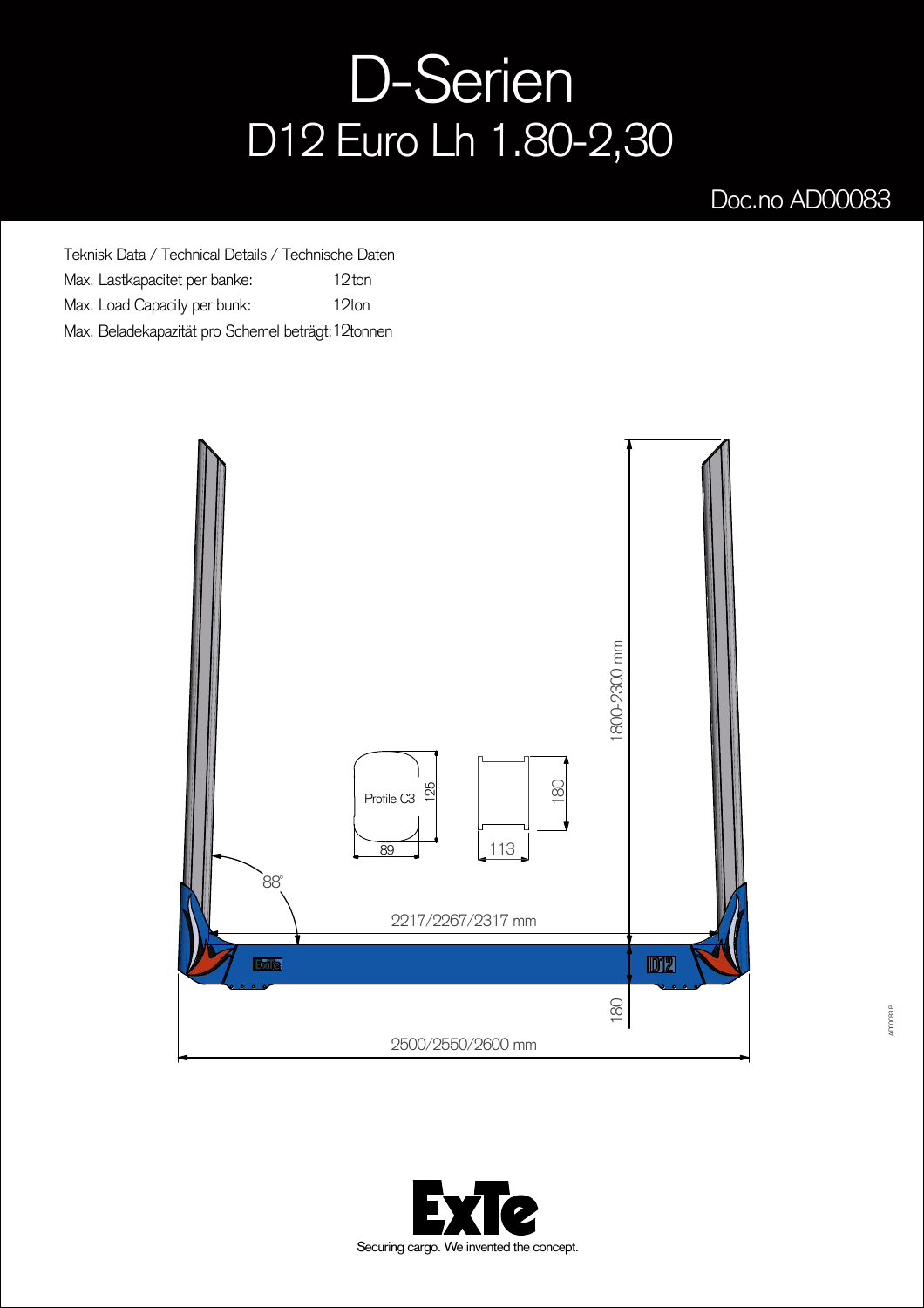



| Pos. | Part.no | Pcs | Benämning                       |                | Description Bezeichnung Weight* |                  |                  |        |        |       |                                             |                      |      |
|------|---------|-----|---------------------------------|----------------|---------------------------------|------------------|------------------|--------|--------|-------|---------------------------------------------|----------------------|------|
|      | 810450  |     | Stomme D12 2,50                 | <b>Bolster</b> | Schemelkörper                   | 90,29 kg         |                  |        |        |       |                                             |                      |      |
|      | 810455  |     | Stomme D12 2.55                 | <b>Bolster</b> | Schemelkörper                   | 91.77 ka         |                  |        |        |       | A mm  B mm  C mm  D mm  E1 m3  E2 m3  E3 m3 |                      |      |
|      | 810456  |     | Stomme D12 2,60                 | <b>Bolster</b> | Schemelkörper                   | 93,25 kg Loading |                  | Length | Total  | Depth |                                             | F 2217 F 2267 F 2317 |      |
|      | 810195  |     | Låselement C-Profil             | Wedge Kit      | Keil                            |                  | $1,54$ kg height |        | Height |       |                                             |                      |      |
| 3    | 810811  |     | Stake C3 T12 1960 Euro 45       | Stake          | Runge                           | 26,09 kg         | 800              | 1960   | 1980   | 172   | 3.99                                        | 4.08                 | 4.17 |
|      | 810768  |     | Stake C3 T12 2085 Euro 45       | Stake          | Runge                           | 27.51<br>ka      | 925              | 2085   | 2105   | 172   | 4.27                                        | 4.36                 | 4.46 |
| 3    | 810755  |     | Stake C3 T12 2260 Euro 45       | <b>Stake</b>   | Runge                           | 29.49 ka         | 2100             | 2260   | 2280   | 172   | 4.66                                        | 4.76                 | 4.87 |
| 3    | 810754  |     | Stake C3 T12 2385 Euro 45       | Stake          | Runge                           | 30.90 ka         | 2225             | 2385   | 2405   | 172   | 4.93                                        | 5.04                 | 5.16 |
|      | 810796  |     | Stake C3 T12 2460 Euro 45 Stake |                | Runge                           | 31.75 ka         | 2300             | 2460   | 2480   | 172   | 5.                                          | $5.2^{\circ}$        | 5.33 |

ExTe förbehåller sig rätten att göra ändringar i specifikationer och<br>annan information i detta dokument utan förhandsinformation.

ExTe reserves the right to make changes in specifications and other information contained in this document without prior notice.

ExTe behält sich das Recht vor, Änderungen an Spezifikationen und anderen<br>Informationen in diesem Dokument ohne vorherige Ankündigung vorzunehmen.



\* Teoretiska

\* Theoretical

\* Theoretisch

ExTe Fabriks AB, SE-820 62 Färila Sweden. Tel: +46 (0)651 175 00. E-mail: info@exte.se www.exte.se